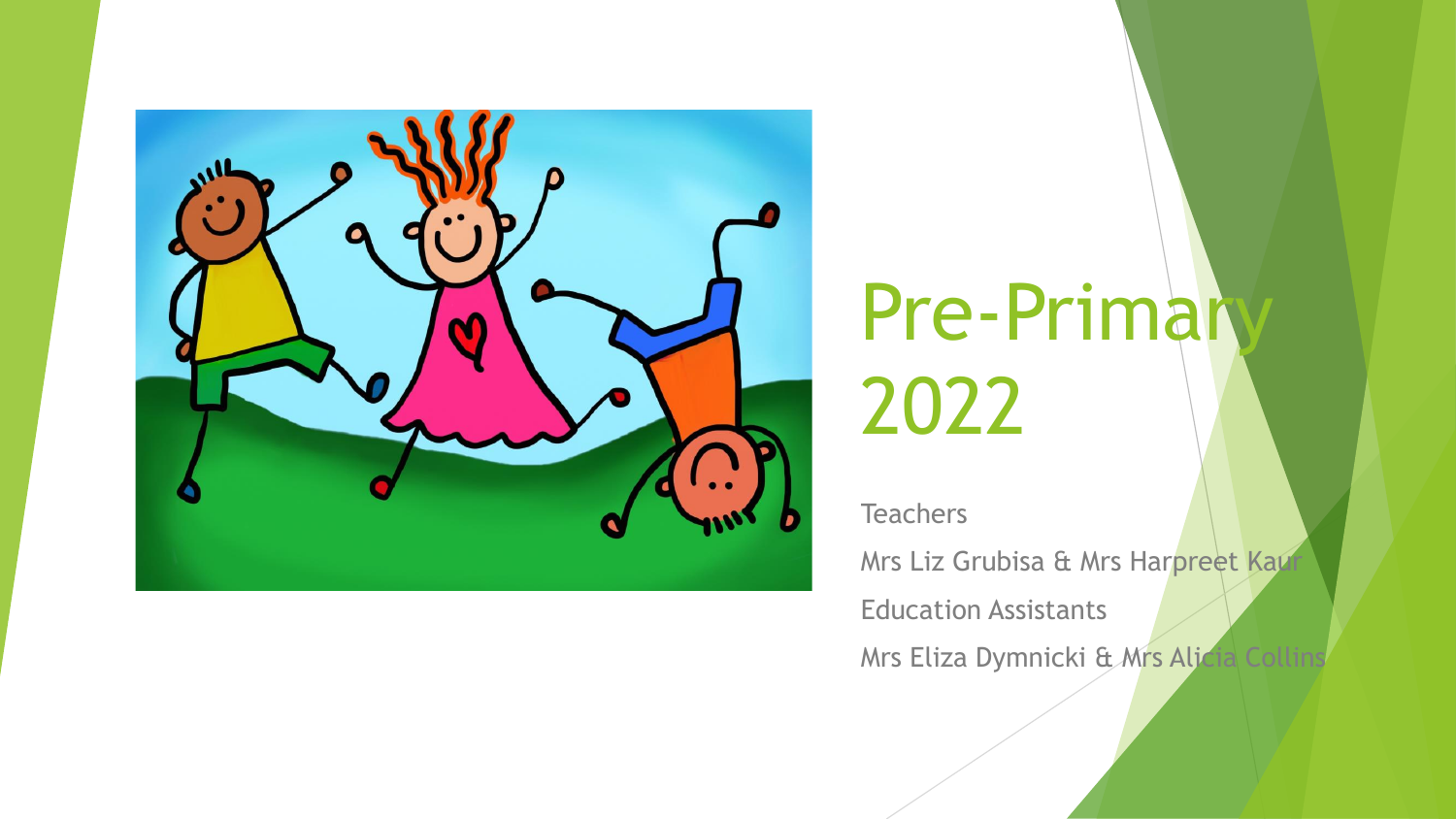#### **Arrival & Departure Times**

**Doors open at 8.30am each morning and the bell goes at 8.45 to begin the day. School finishes at 3.05pm every day except on a Thursday as it's Early Close and school finishes at 2.30pm.** 

Pre-Primary supervision will begin at 8.20am each day **for bus children only** - no early Kiss & Ride drop off, please.

Parents/guardians are asked to please wait until the teacher opens the door before you drop your child at Pre-Primary. **Please make sure that an adult brings your child to the door so teachers can acknowledge their arrival.** 

Children will not be allowed to leave the Pre-Primary room until an adult arrives to pick them up. Please inform staff if someone other than a parent/guardian is going to pick up your child. If you are going to be late, please contact the School via phone or email to let us know.

Parents/guardians are asked not to arrive at school before 3.00pm in the afternoon to collect their children. The sounds of parents/guardians talking and younger siblings playing can be very distracting. If you arrive earlier you will be asked to sit and wait in the undercover area. If you are late coming to school, i.e. after 8.45am, please report to the Admin Office first and sign your child in, bringing a Green Card with you to hand to the teacher. If you need to pick your child up early. You need to go to the Admin Office first to sign them out, then bring the Green Card to hand to the teacher.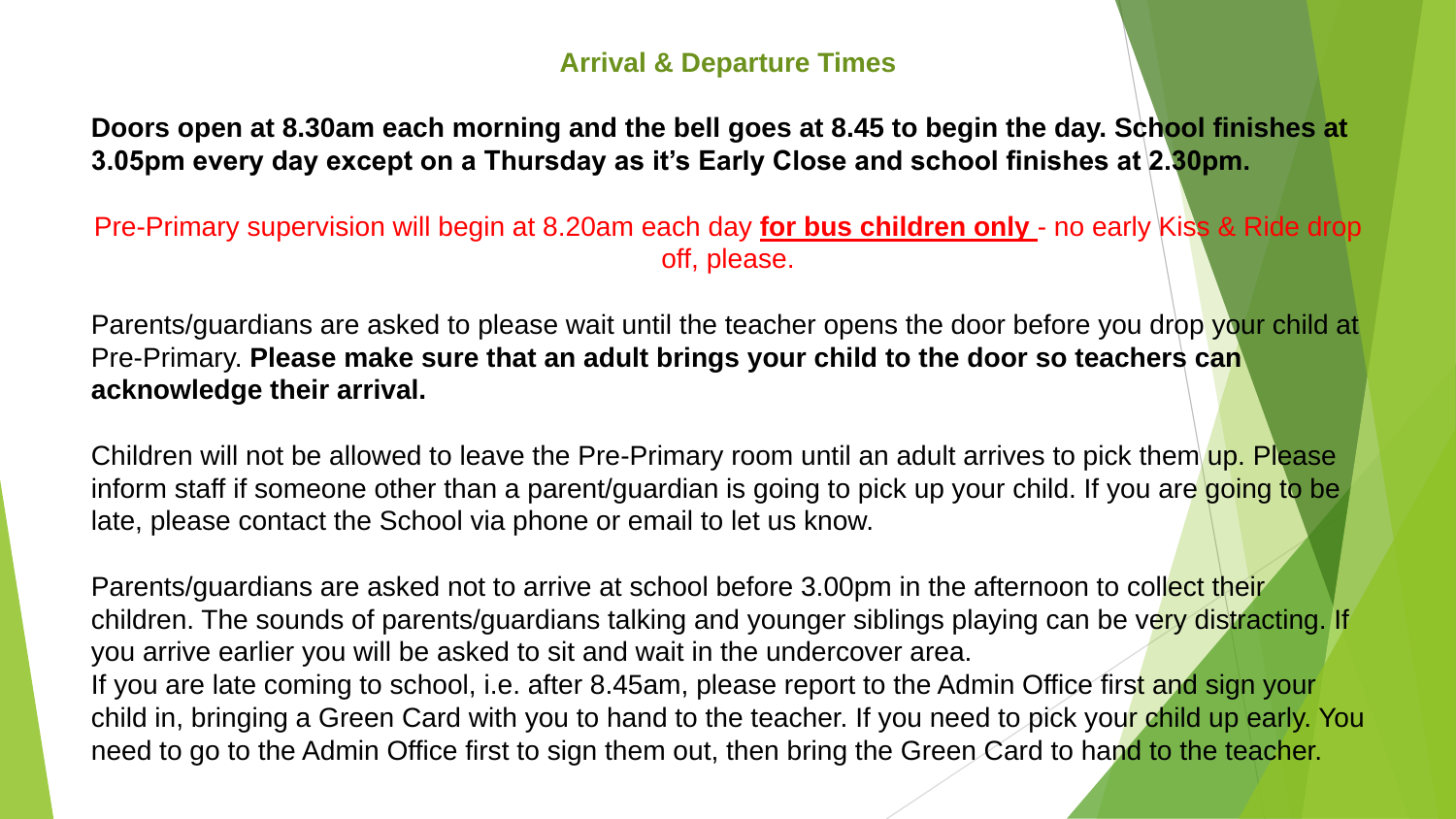## **Morning Routine**

- 1. Place bag on hook and unpack.
- 2. Place water bottle in trolley
- 3. Place plastic communication folder in tray
- 4. Practice writing name on laminated sheet
- 5. Play with puzzles or read book until start of day.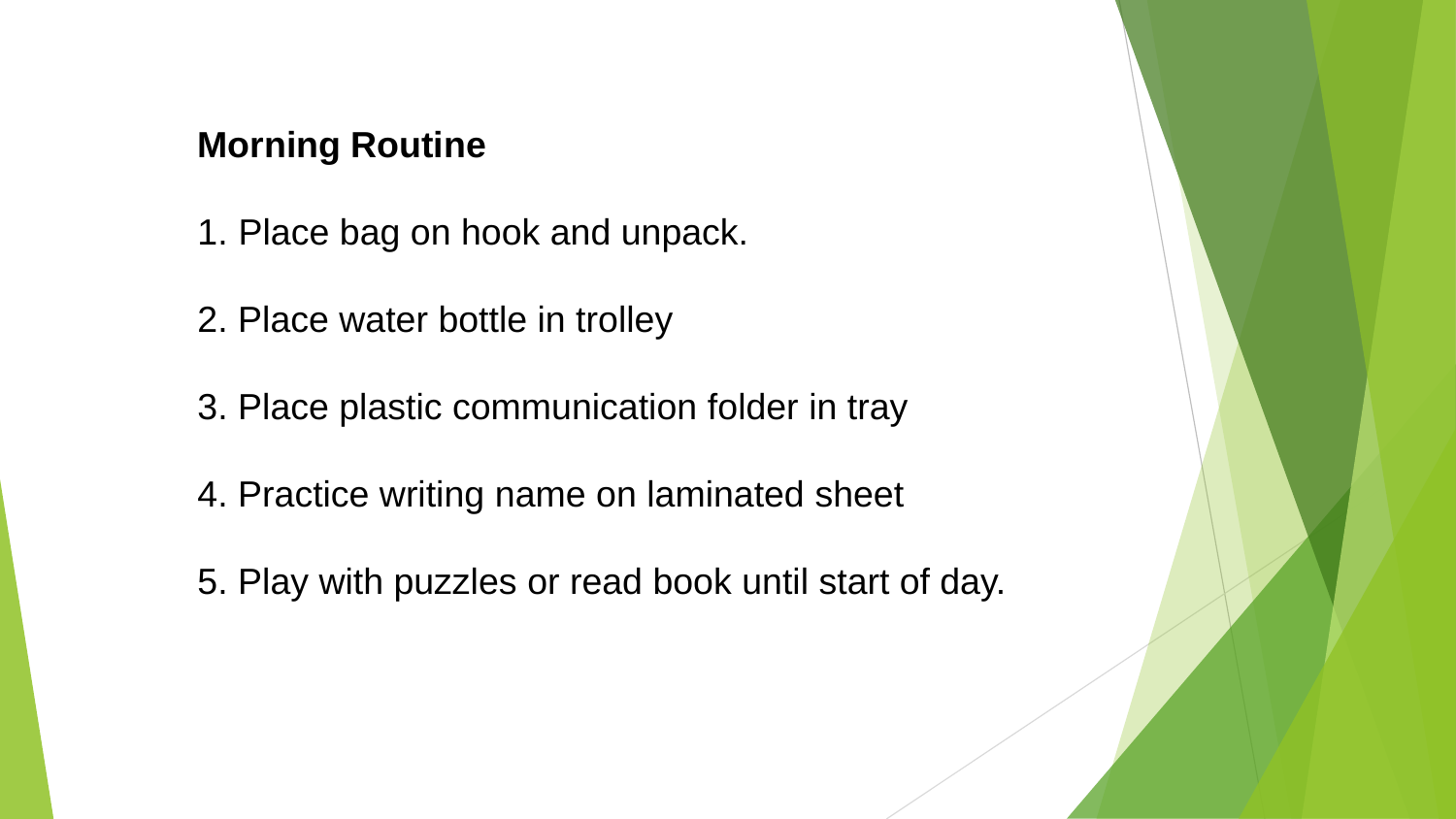### Pre-Primary Gold - Term One 2022

| Time          | Monday                                                                                                                                | Tuesday                                                                                                                               | Wednesday                                                                                                                             | Thursday                                                                                                                              | Friday                                                                                                                                |
|---------------|---------------------------------------------------------------------------------------------------------------------------------------|---------------------------------------------------------------------------------------------------------------------------------------|---------------------------------------------------------------------------------------------------------------------------------------|---------------------------------------------------------------------------------------------------------------------------------------|---------------------------------------------------------------------------------------------------------------------------------------|
| 8:30-8:45     | Doors Open<br>-Unpack bags and folders.<br>-Practice identifying and writing<br>name.<br>-All students to choose a book or<br>puzzle. | Doors Open<br>-Unpack bags and folders.<br>-Practice identifying and writing<br>name.<br>-All students to choose a book or<br>puzzle. | Doors Open<br>-Unpack bags and folders.<br>-Practice identifying and writing<br>name.<br>-All students to choose a book or<br>puzzle. | Doors Open<br>-Unpack bags and folders.<br>-Practice identifying and writing<br>name.<br>-All students to choose a book or<br>puzzle. | Doors Open<br>-Unpack bags and folders.<br>-Practice identifying and writing<br>name.<br>-All students to choose a book or<br>puzzle. |
| 8:45-9:00     | <b>Morning Greeting</b><br>Prayer, Roll, Calendar                                                                                     | <b>Morning Greeting</b><br>Prayer, Roll, Calendar                                                                                     | <b>Morning Greeting</b><br>Prayer, Roll, Calendar                                                                                     | <b>Morning Greeting</b><br>Prayer, Roll, Calendar                                                                                     | <b>Morning Greeting</b><br>Prayer, Roll, Calendar                                                                                     |
| $9:00-9:20$   | <b>Morning Fitness</b>                                                                                                                | <b>Morning Fitness</b>                                                                                                                | <b>Morning Fitness</b>                                                                                                                | <b>Morning Fitness</b><br>9:00                                                                                                        | <b>Morning Fitness</b>                                                                                                                |
| 9:20-10:00    | Explicit Literacy Mat Session &<br>Activities                                                                                         | Explicit Literacy Mat Session &<br>Activities                                                                                         | Explicit Literacy Mat Session &<br>Activities                                                                                         | 9:20<br>Cars And Stars                                                                                                                | Explicit Literacy Mat Session &<br>Activities                                                                                         |
| 10:00-10:30   |                                                                                                                                       |                                                                                                                                       |                                                                                                                                       | $9:45-$<br>LOTE<br><b>Rebecca Curtis</b>                                                                                              |                                                                                                                                       |
| 10:30-11:20   | <b>Fruit Time</b><br>Outdoor Play                                                                                                     | <b>Fruit Time</b><br>Outdoor Play                                                                                                     | <b>Fruit Time</b><br>Outdoor Play                                                                                                     | 10:30<br><b>Fruit Time</b><br>Outdoor Play                                                                                            | <b>Fruit Time</b><br>Outdoor Play                                                                                                     |
| 11:20-12:00   | Explicit Maths Mat Session &<br>Activities                                                                                            | Explicit Maths Mat Session &<br>Activities                                                                                            | Explicit Maths Mat Session &<br>Activities                                                                                            | 11:35-12:20<br>PP-Yr2<br><b>Liturgical Singing</b>                                                                                    | Explicit Maths Mat Session &<br>Activities                                                                                            |
| 12:00-12:30   | <b>Religious Education</b>                                                                                                            | Keeping Safe Framework 30 mins<br><b>DOTT</b><br>(CARROLL)                                                                            | <b>Religious Education</b>                                                                                                            |                                                                                                                                       | <b>Religious Education</b>                                                                                                            |
| 12:30-1:20    | Lunch<br>Outdoor Play                                                                                                                 | Lunch<br>Outdoor Play                                                                                                                 | Lunch<br>Outdoor Play                                                                                                                 | 12:20-1:20<br>Lunch<br>Outdoor Play                                                                                                   | Lunch<br>Outdoor Play                                                                                                                 |
| $1:20-1:40$   | Rest Time                                                                                                                             | Rest Time 20mins<br>(CARROLL)                                                                                                         | Rest Time                                                                                                                             | Rest Time                                                                                                                             | Rest Time                                                                                                                             |
| $1:40-2:20$   | Library                                                                                                                               | DOTT 40 mins<br>(CARROLL)<br><b>HASS</b>                                                                                              | Investigative Play & The Arts                                                                                                         | Science                                                                                                                               | Investigative Play & The Arts                                                                                                         |
| $2:20 - 2:50$ | <b>ARTS</b><br><b>SYONA</b>                                                                                                           | DOTT 40 mins<br>(CARROLL)<br><b>Digital Tech</b>                                                                                      |                                                                                                                                       |                                                                                                                                       |                                                                                                                                       |
| 2:50-3:00     | Pack Away & Story Time                                                                                                                | Pack Away & Story Time                                                                                                                | Pack Away & Story Time                                                                                                                | 2:30<br><b>Early Close</b>                                                                                                            | Pack Away & Story Time                                                                                                                |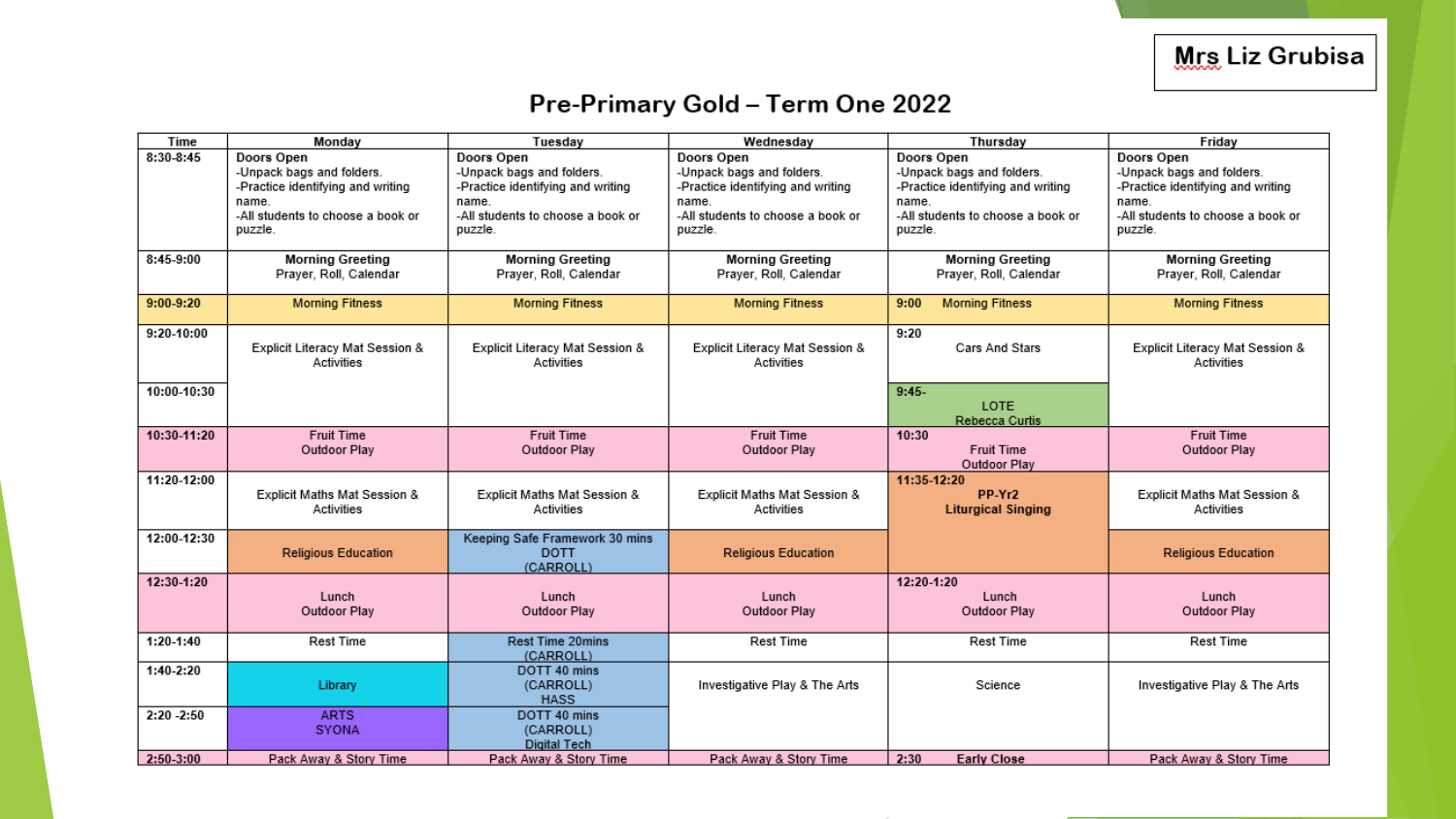| Time          | Monday                                                                                                                                | Tuesday                                                                                                                               | Wednesday                                                                                                                             | Thursday                                                                                                                              | Friday                                                                                                                                |
|---------------|---------------------------------------------------------------------------------------------------------------------------------------|---------------------------------------------------------------------------------------------------------------------------------------|---------------------------------------------------------------------------------------------------------------------------------------|---------------------------------------------------------------------------------------------------------------------------------------|---------------------------------------------------------------------------------------------------------------------------------------|
| $8:30 - 8:45$ | Doors Open<br>-Unpack bags and folders.<br>-Practice identifying and writing<br>name.<br>-All students to choose a book or<br>puzzle. | Doors Open<br>-Unpack bags and folders.<br>-Practice identifying and writing<br>name.<br>-All students to choose a book or<br>puzzle. | Doors Open<br>-Unpack bags and folders.<br>-Practice identifying and writing<br>name.<br>-All students to choose a book or<br>puzzle. | Doors Open<br>-Unpack bags and folders.<br>-Practice identifying and writing<br>name.<br>-All students to choose a book or<br>puzzle. | Doors Open<br>-Unpack bags and folders.<br>-Practice identifying and writing<br>name.<br>-All students to choose a book or<br>puzzle. |
|               |                                                                                                                                       |                                                                                                                                       |                                                                                                                                       |                                                                                                                                       |                                                                                                                                       |
| 8:45-9:00     | <b>Morning Greeting</b><br>Prayer Roll Calendar                                                                                       | <b>Morning Greeting</b><br>Prayer.Roll.Calendar.                                                                                      | <b>Morning Greeting</b><br>Prayer Roll Calendar                                                                                       | <b>Morning Greeting</b><br>Prayer Roll Calendar                                                                                       | <b>Morning Greeting</b><br>Prayer Roll Calendar                                                                                       |
| $9:00 - 9:20$ | Moming Fitness                                                                                                                        | Morning Fitness                                                                                                                       | <b>Morning Fitness</b>                                                                                                                | <b>LOTE</b><br><b>Rebecca Curtis</b><br>$(9:00 - 9:45)$                                                                               | <b>Morning Fitness</b>                                                                                                                |
| 9:20-10:00    | Explicit Literacy Mat Session &<br>activities                                                                                         | Explicit Literacy Mat Session &<br>activities                                                                                         | Explicit Literacy Mat Session &<br>activities                                                                                         | Moming Fitness<br>$(9:45 - 10:00)$                                                                                                    | Explicit Literacy Mat Session &<br>activities                                                                                         |
| 10:00-10:30   |                                                                                                                                       |                                                                                                                                       |                                                                                                                                       | Cars And Stars<br>$(10:00 - 10:30)$                                                                                                   |                                                                                                                                       |
| 10:30-11:20   | <b>Fruit Time</b><br>Outdoor Play                                                                                                     | <b>Fruit Time</b><br>Outdoor Play                                                                                                     | <b>Fruit Time</b><br>Outdoor Play                                                                                                     | <b>Fruit Time</b><br><b>Outdoor Play</b>                                                                                              | <b>Fruit Time</b><br><b>Outdoor Play</b>                                                                                              |
| 11:20-12:00   | Explicit Maths Mat Session &<br><b>Activities</b>                                                                                     | Explicit Maths Mat Session &<br><b>Activities</b>                                                                                     | Explicit Maths Mat Session &<br><b>Activities</b>                                                                                     | <b>Liturgical Singing</b><br>PP-Yr2<br>$(11:35-12:20)$                                                                                | Explicit Maths Mat Session &<br><b>Activities</b>                                                                                     |
| 12:00-12:30   | Investigative play & The Arts                                                                                                         | Keeping Safe Framework 30 mins<br>DOTT <sub></sub><br>(Rebecca)                                                                       | Religious Education                                                                                                                   |                                                                                                                                       | Religious Education                                                                                                                   |
| 12:30-1:20    | Lunch<br>Outdoor Play                                                                                                                 | Lunch<br>Outdoor Play                                                                                                                 | Lunch<br>Outdoor Play                                                                                                                 | Lunch<br>Outdoor Play                                                                                                                 | Lunch<br>Outdoor Play                                                                                                                 |
| 1:20-1:40     | <b>Rest Time</b>                                                                                                                      | Rest Time (20 mins)<br>(Rebecca)                                                                                                      | <b>Rest Time</b>                                                                                                                      | Rest Time                                                                                                                             | Rest Time                                                                                                                             |
| $1:40 - 2:20$ | Arts<br>(SYONA)                                                                                                                       | <b>Digital Technology</b><br>DOTT 40 mins<br>(Rebecca)                                                                                | Investigative play & The Arts                                                                                                         | Science                                                                                                                               | Investigative play & The Arts                                                                                                         |
| 2:20-2:50     | Library                                                                                                                               | <b>HASS</b><br>DOTT (40mins)<br>(Rebecca)                                                                                             |                                                                                                                                       |                                                                                                                                       |                                                                                                                                       |
| $2:50-3:00$   | Pack Away & Story Time                                                                                                                | Pack Away & Story Time                                                                                                                | Pack Away & Story Time                                                                                                                | <b>Early Close</b><br>(2:30)                                                                                                          | Pack Away & Story Time                                                                                                                |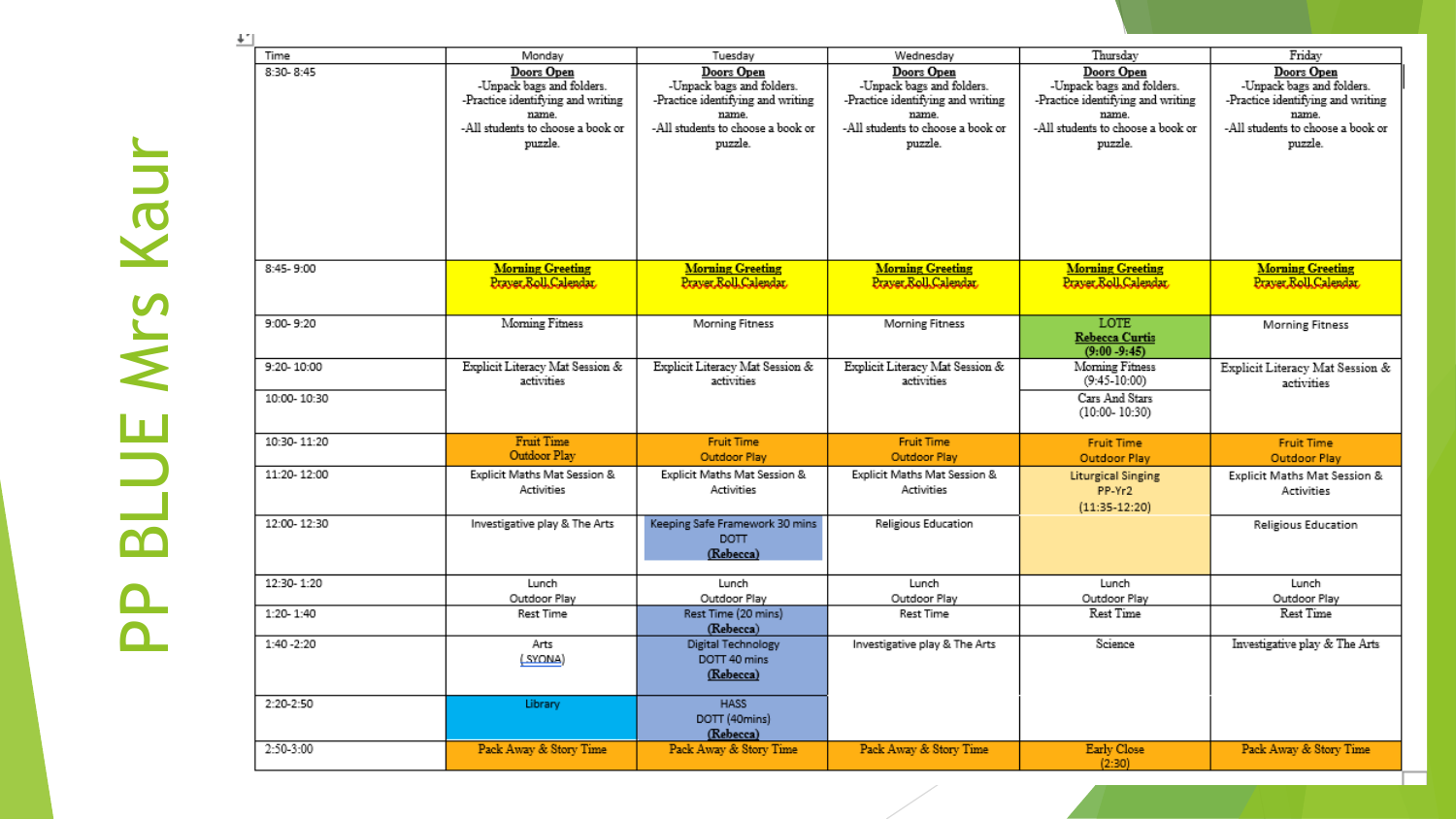#### **Pre Primary Learning Area Overview Wks 1-5**

| Literacy                                     | Math                                                                 | Religion                                                                                              |                             |
|----------------------------------------------|----------------------------------------------------------------------|-------------------------------------------------------------------------------------------------------|-----------------------------|
| <b>Alphabet Sounds Groups</b>                | Recognising numbers 1-10                                             | Me & My Body (The Church)                                                                             | <b>AUSLAN</b>               |
| s,a,t,p,l,n                                  | Counting forwards and backwards                                      | Jesus loves all people                                                                                | <b>Colours</b><br>$\bullet$ |
| c,h,e,r,m,d                                  | Jesus has a special love for<br>from 20<br>children. Jesus loves all |                                                                                                       | 'sign a rainbow song'       |
| Lower Case letter formation                  | Before and after numbers to 10                                       | people and teaches that all<br>people are special. Jesus<br>teaches people to love                    |                             |
| Blending sounds for onset and                | Subitising to 5                                                      |                                                                                                       | Simple introduct            |
| rime.                                        | <b>Arts</b>                                                          | others using stories and kind                                                                         | Hello<br>$\circ$            |
| Reading CVC words                            | Students will produce Visual Art,                                    | actions. In the story of Jesus<br>and the Children, Jesus<br>teaches he<br>has a special place in his | Good morning/<br>$\circ$    |
| <b>Recognising Initial Sounds</b>            | focusing on mix-media arts and                                       |                                                                                                       | afternoon<br>$\circ$        |
|                                              | colour-mixing.                                                       |                                                                                                       | See you later<br>$\circ$    |
| <b>Digital Technologies</b>                  |                                                                      | heart for children.                                                                                   | Thanks/please<br>$\circ$    |
| De elementator e collega legado centro en el |                                                                      |                                                                                                       |                             |

Recognising what hardware and software is.

Using ipad software (camera-how to take photos and videos on ipads)

Online Cyber Safety

'Personal and Family Histories'.

**HASS**

This entails identifying who is in our families, where they were born and raised and showing how they are related to each other using simple family trees. We will be exploring different family structures and family types in the world today.

tions

- o May God bless you today
- Farm Animals
- 'Old Macdonald'
- Feelings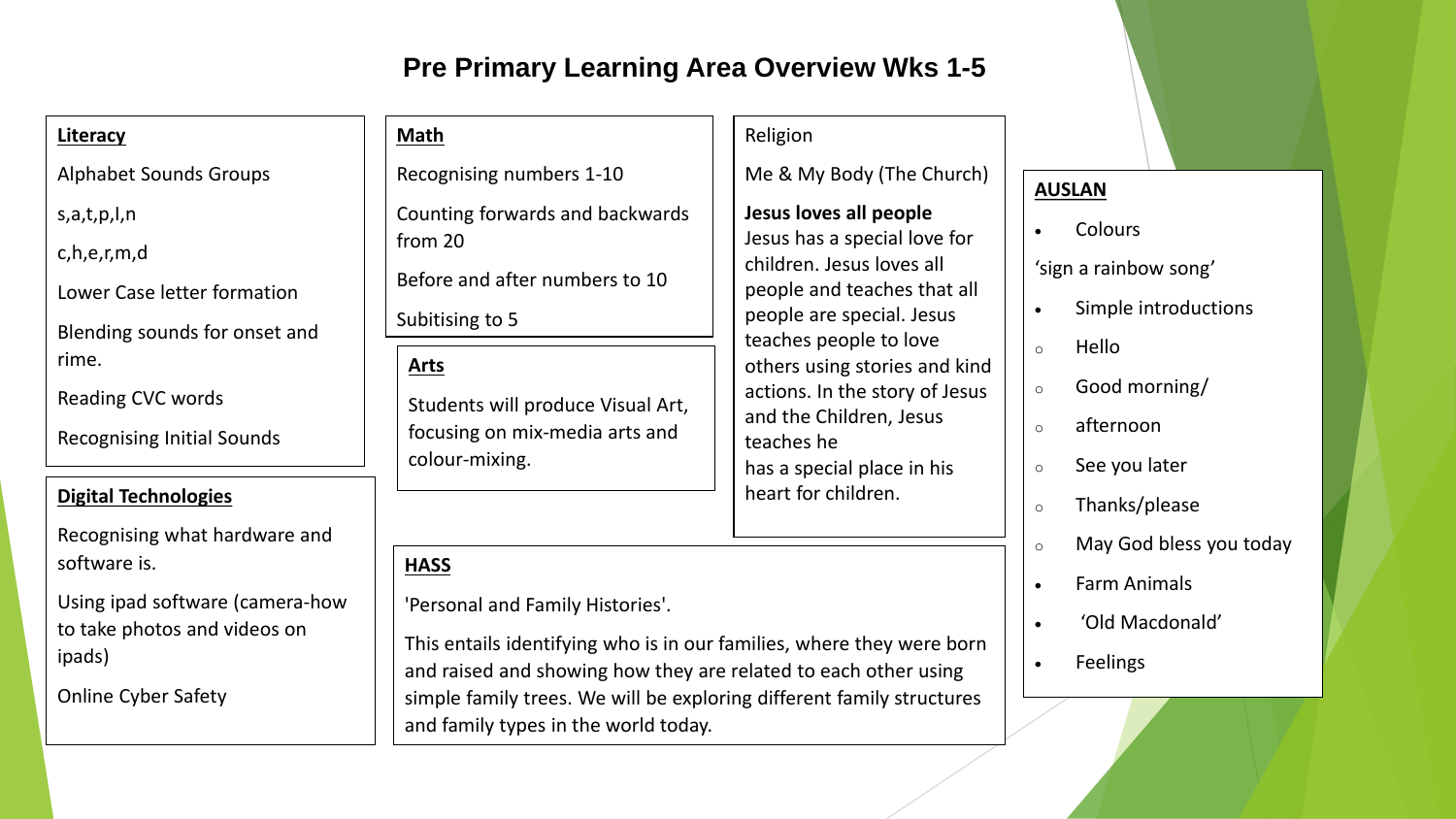## **Communication**

Communication will be through the SeeSaw Family online App. Each Student will be sent home unique Family Login Code with instructions on how to access your child's account.

This Online Communication Tool will replace the communication books that were previously used in Kindy.

Please feel free to contact us via Seesaw and we will respond as soon as possible.

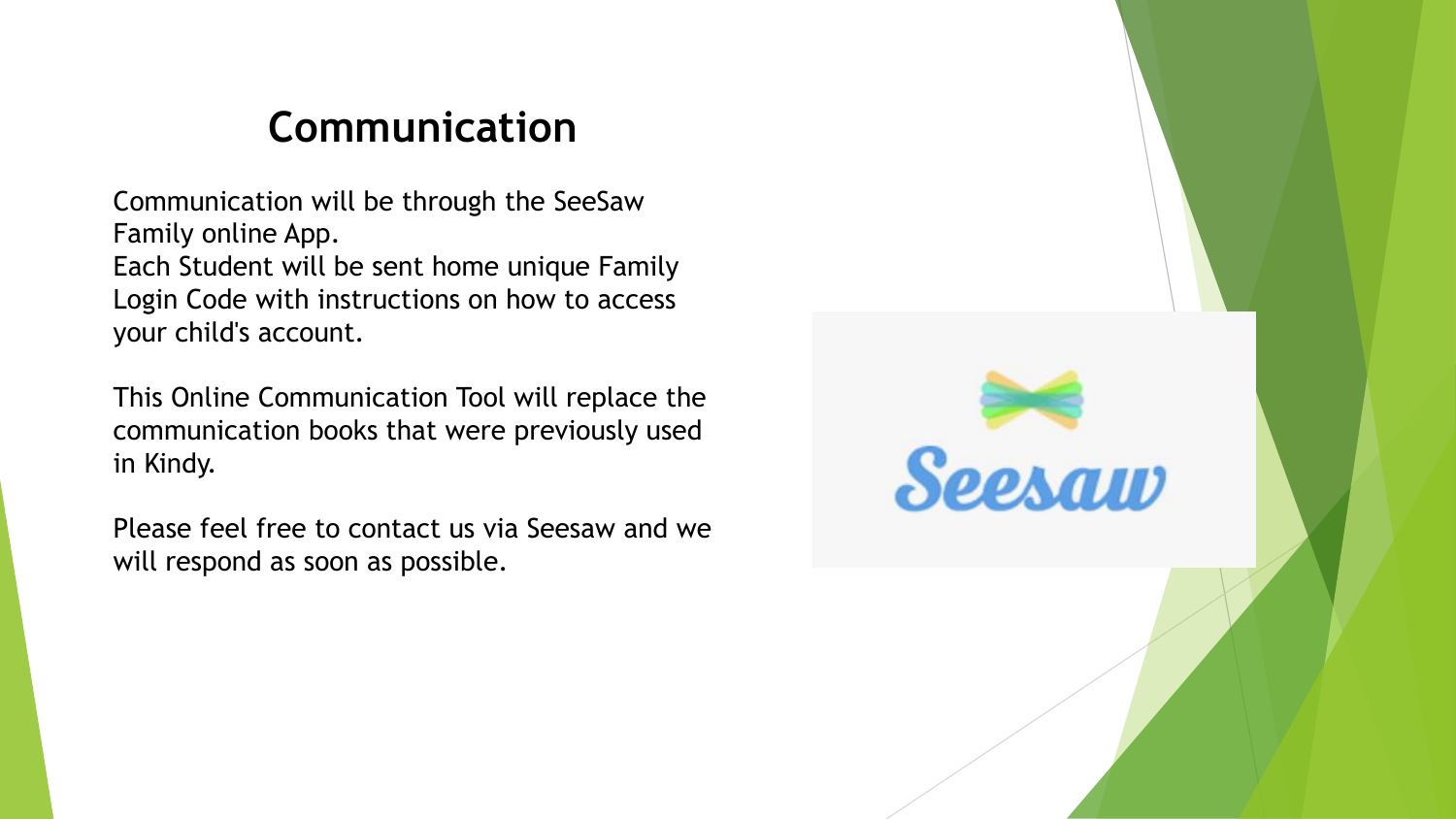

#### **Hats**

The School uniform hat is worn during outdoor playtime and during Sport lessons. The School has a 'No Hat – No Play' policy. If your child does not have a hat, they will have to sit in the shade.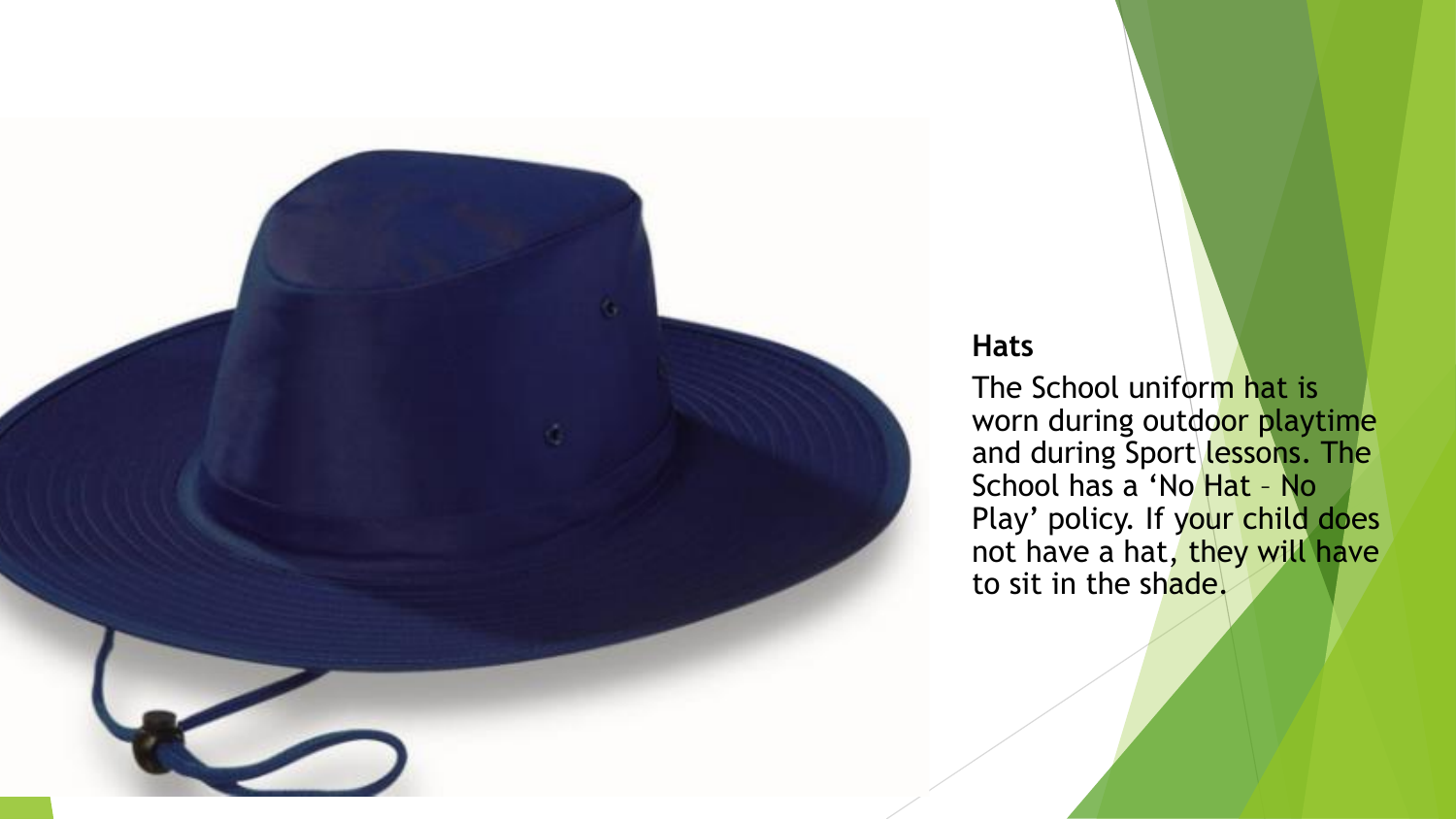## **Toys and Jewellery**  All toys are to be kept at home as they may be lost at school. The only jewellery students may wear is a Cross on a chain, a watch and one pair of stud (not hoop) earrings.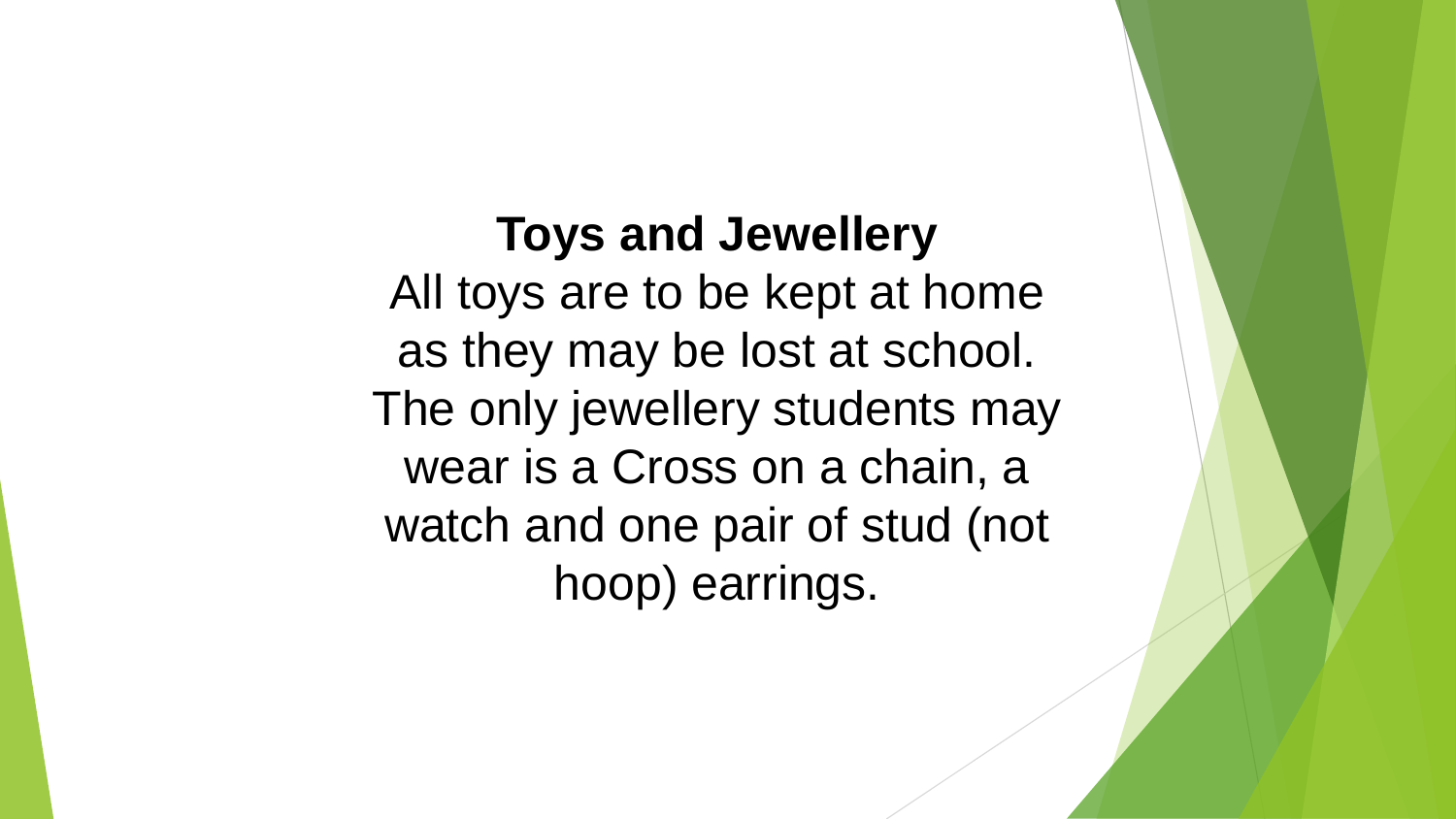## **Canteen**

Lunch orders from the Canteen will be available from Term 1, Tuesdays - Fridays. Menus are available from the Admin Office or can be viewed on the School's website. Students can put their own lunch order into the basket at the start of each day or parents/guardians can order online before 9.00am each day.